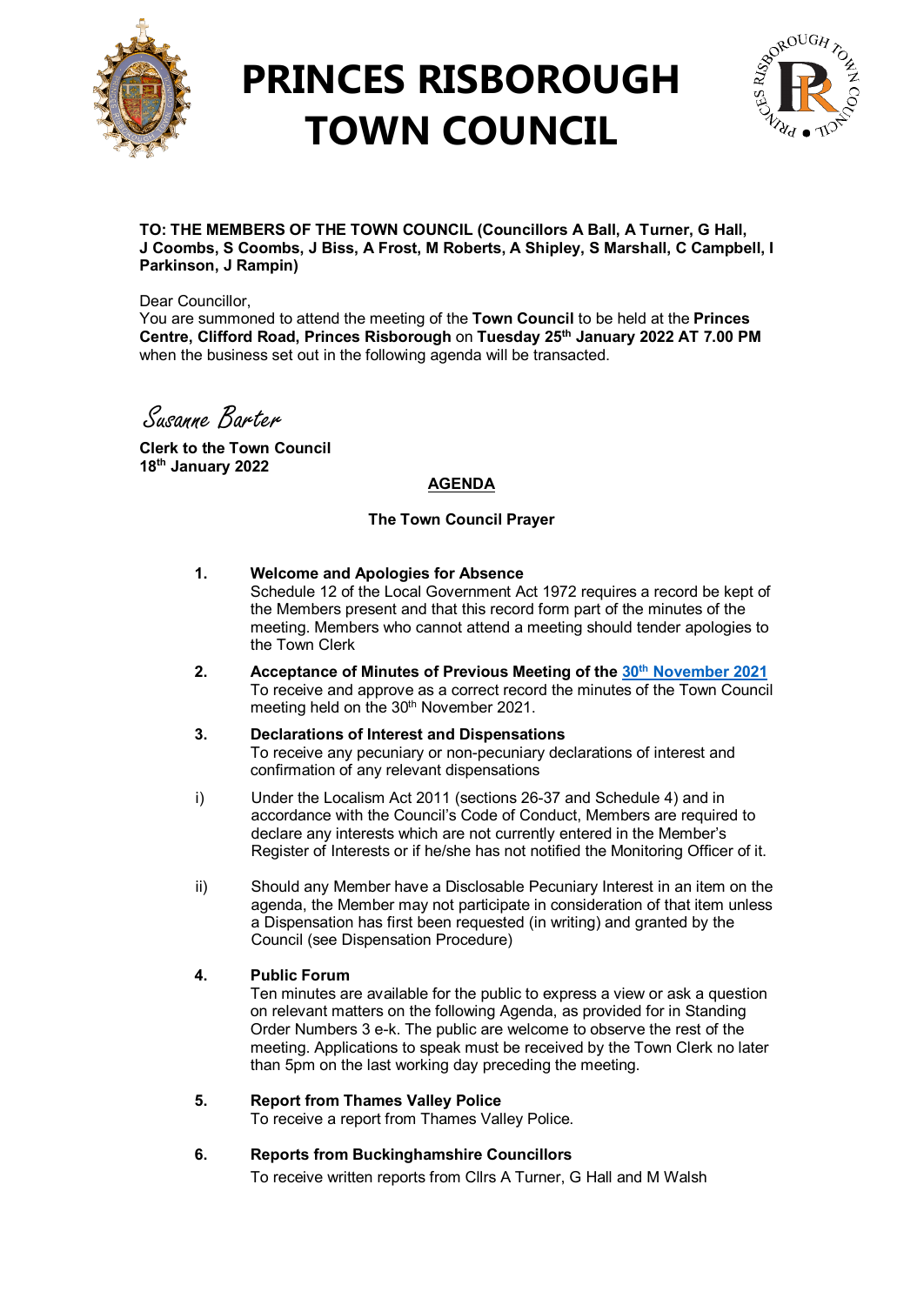

# **PRINCES RISBOROUGH TOWN COUNCIL**



# **7. Correspondence**

To decide on the response to correspondence received at the Town Council

## **8. Council Committees**

To receive and note the minutes of: - Planning Committee 7<sup>th</sup> [December](http://www.princesrisboroughtowncouncil.gov.uk/_UserFiles/Files/_Minutes/135555-Planning_Mins_7th_December_2021.pdf) 2021, 12<sup>th</sup> January 2022(draft) Town Committee 7<sup>th</sup> [December](http://www.princesrisboroughtowncouncil.gov.uk/_UserFiles/Files/_Minutes/135580-Town_Committee_mins_7th_December_2021.pd) 2021 (draft) Finance Committee 23<sup>rd</sup> [November](http://www.princesrisboroughtowncouncil.gov.uk/_UserFiles/Files/_Minutes/134854-Finance__mins__Nov_23rd_2021.pdf) 2021, 20<sup>th</sup> [December](http://www.princesrisboroughtowncouncil.gov.uk/_UserFiles/Files/_Minutes/136487-Finance__mins__Dec_20th_2021.pdf) 2021 (draft) Finance Estimates Committee 12<sup>th</sup> January 2022 (draft)

## **9. Precept for the Financial year 2022/2023**

To formally agree and propose the expenditure and precept for the financial year 2022/2023

## **10. North West Chilterns Community Board (BC) Applications**

a)) To discuss and decide on whether to apply for funding for a marketing and communications strategy from the NWCCB (Cllr J Rampin) b) To discuss and decide on whether to apply for funding for a feasibility study on a Renewable Energy Project at the Wades Centre and investigating the financing option for such a project. (Cllr S Marshall)

## **11. Princes Risborough Southern Road Link (Cllr I Parkinson)**

- a) To recommend to the unitary council that a public inquiry is carried out as part of the process
- b) To invite the planning officials to make a presentation to the public on the proposal when the full plan is being submitted

## **12. Tree Planting in Princes Risborough (Cllr C Campbell)**

a) To discuss and decide on the suggested locations and the feedback from **Crosstalk** 

b) To discuss and decide on tree planting as part of the Queens Green Canopy

## **13. Risborough Volunteer Team (Cllr S Marshall)**

To discuss and decide on whether to set up a Risborough Volunteer Team

## **14. Town Signage (Cllr J Rampin)**

To propose that a working group be created to develop a comprehensive marketing and communications strategy for the town

## **15. Town Council Meetings**

To discuss and decide on whether to hold Town Council meetings each month

## **16. Green Space Devolution**

To sign the Agreement of Variation for the Green Space devolution as agreed by the Town Council in March 2021

## **17. E Scooters (Cllr A Frost)**

To discuss the Buckinghamshire Council E Scooters initiative

## **18. Risborough Basket**

To approve the recommendation from the Risborough Basket Directors to dissolve the Community Interest Company